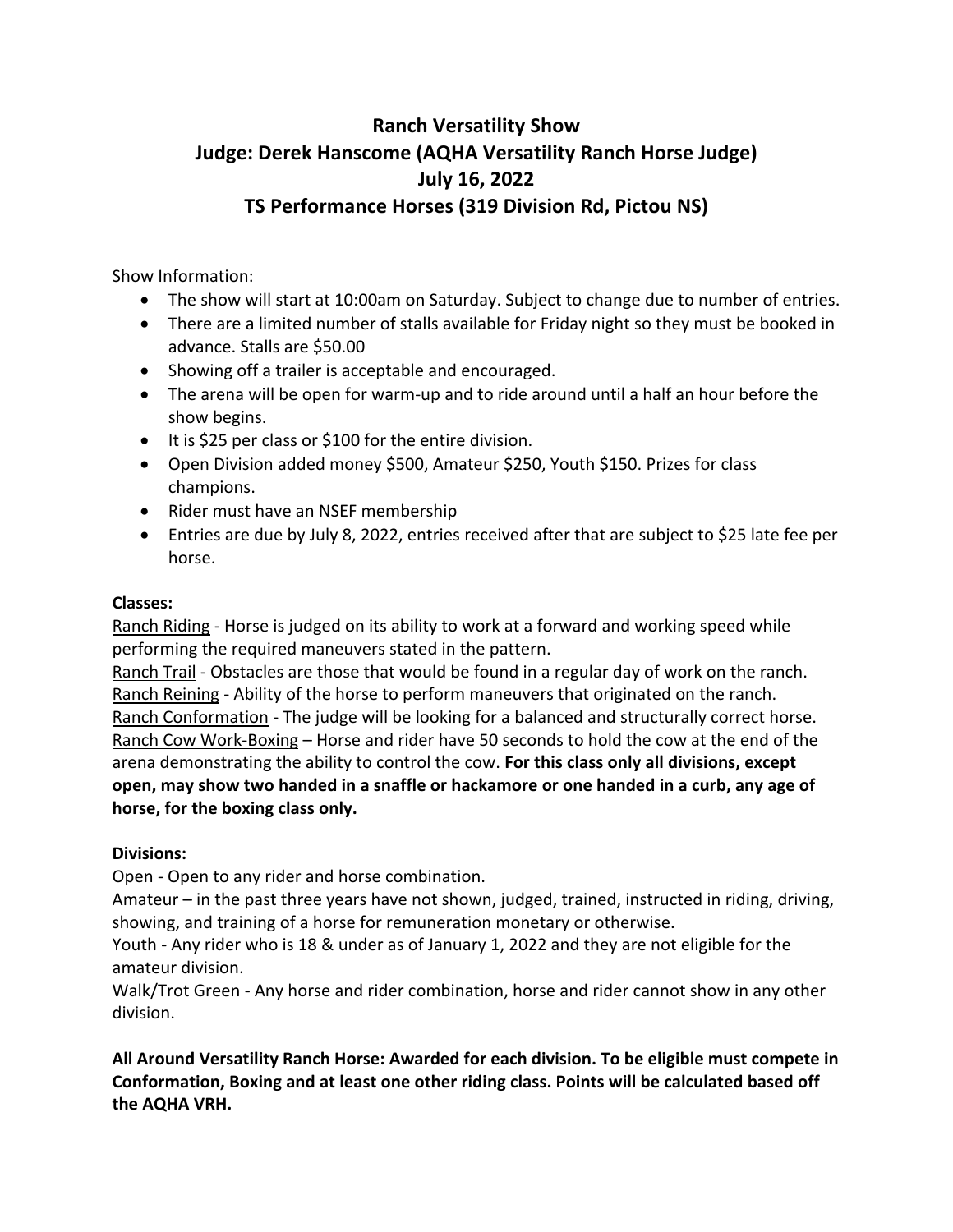All other AQHA Versatility Ranch Horse rules will be followed.

### **Class List**

- 1. Open Ranch Riding VRH Pattern 2
- 2. Amateur Ranch Riding VRH Pattern 3
- 3. Youth Ranch Riding VRH Pattern 1
- 4. Walk/Trot Ranch Riding see attached
- 5. Open Ranch Trail
- 6. Amateur Ranch Trail
- 7. Youth Ranch Trail
- 8. Walk/Trot Ranch Trail
- 9. Open Ranch Reining VRH Pattern 3
- 10. Amateur Ranch Reining VRH Pattern 4
- 11. Youth Ranch Reining VRH Pattern 7
- 12. Walk/Trot Ranch Reining VRH Pattern 6 (trot instead lope, 1 ½ spins instead of 3 ½)
- 13. Open Boxing
- 14. Amateur Boxing
- 15. Youth Boxing
- 16. Walk/Trot Boxing
- 17. Open Conformation
- 18. Amateur Conformation
- 19. Youth Conformation
- 20. Walk/Trot Conformation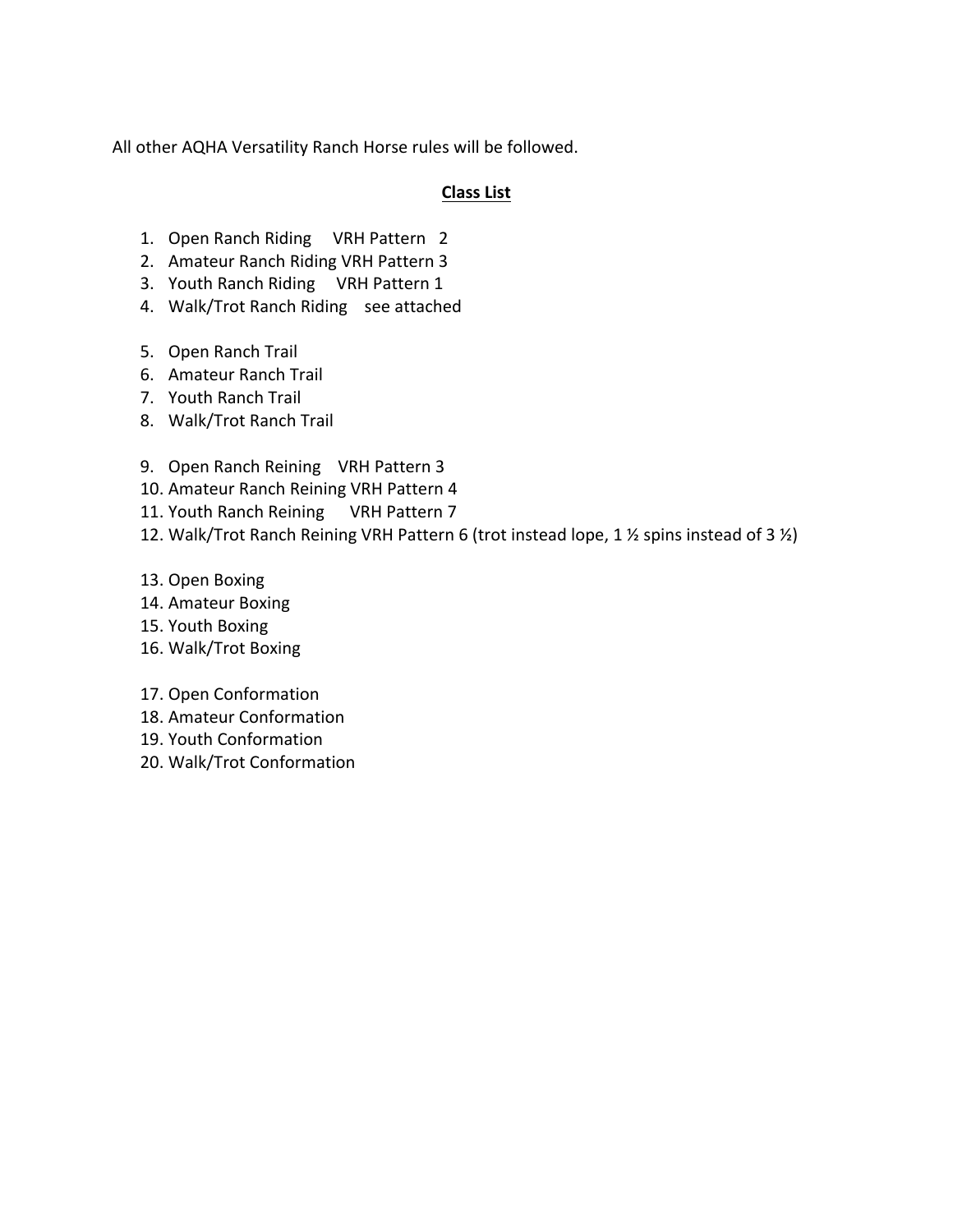| <b>Name of Owner:</b>   |         |
|-------------------------|---------|
| <b>Name of Horse:</b>   |         |
| <b>Mailing Address:</b> |         |
|                         |         |
|                         |         |
| Email:                  | Phone#: |
|                         |         |
| <b>NSEF Membership#</b> |         |

| Class # | <b>Rider</b> |
|---------|--------------|
|         |              |
|         |              |
|         |              |
|         |              |
|         |              |
|         |              |
|         |              |
|         |              |
|         |              |
|         |              |
|         |              |
|         |              |
|         |              |
|         |              |
|         |              |
|         |              |
|         |              |

| <b>Entry Fees Total</b> |      |
|-------------------------|------|
| <b>Admin Fee</b>        | \$15 |
| <b>Total</b>            |      |
|                         |      |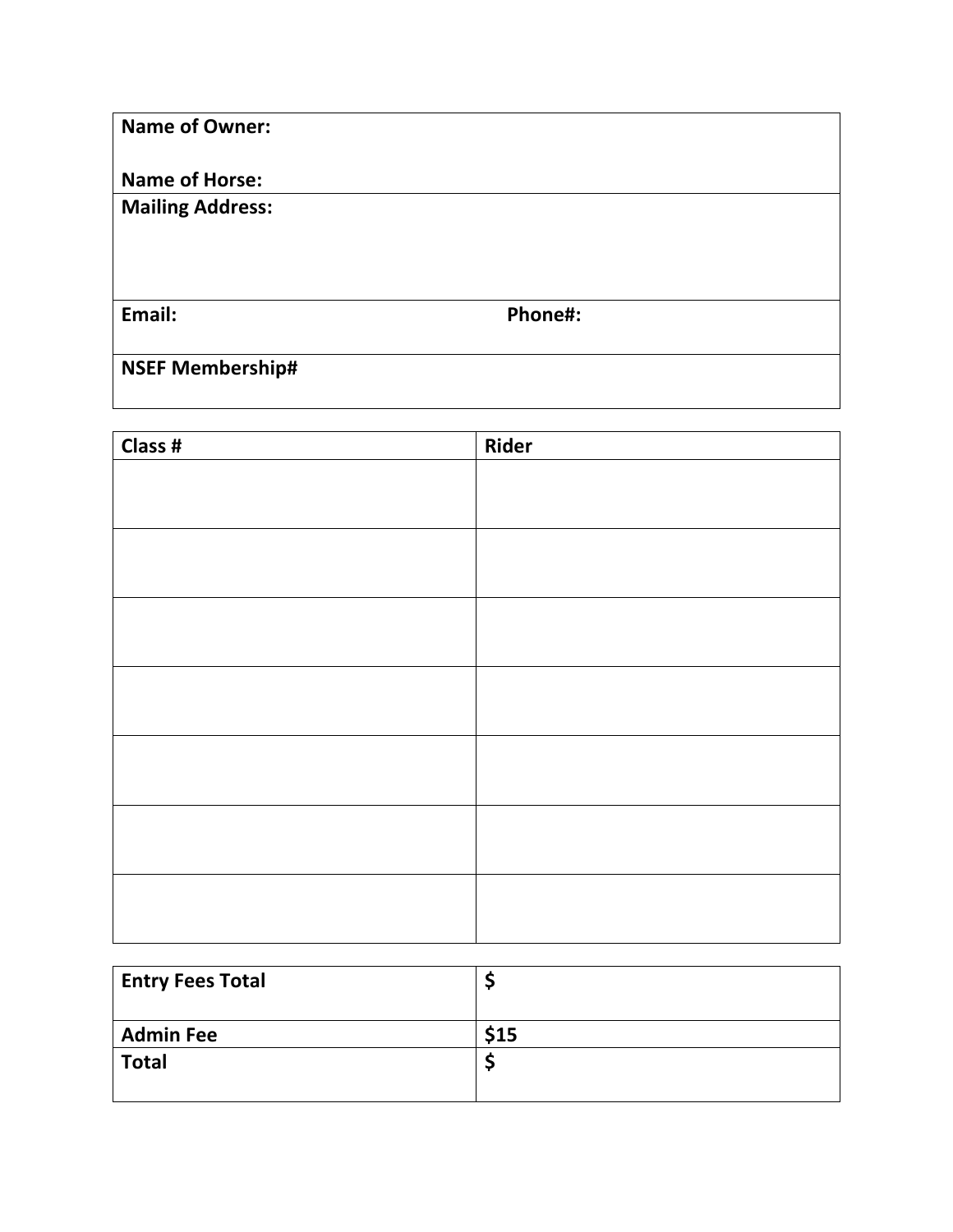**Open Ranch Riding Pattern**



When establishing the course, the following distances are suggested. Patterns may begin in either direction and markers are optional.

- 1. Walk from 1 to 2 30 feet
- 2. Lope from 2 to 3 150 feet
- 3. Extended Lope from 3 to 4 200 feet
- 4. Trot from 4 to 5 120 feet
- 5. Stop at 5; reverse (either direction)
- 6. Extended Walk from 6 to 7 75 feet
- 7. Trot from 7 to 8 90 feet
- 8. Extended Trot from 8 to 9 240 feet
- 9. Lope from 9 to 10 150 feet
- 10. Stop and Back at 10 approximately one horse length

Note: The drawn description of this pattern is only intended for the general depiction of the pattern. Exhibitors should utilize the arena space to best exhibit their horses.

Revised 05-2021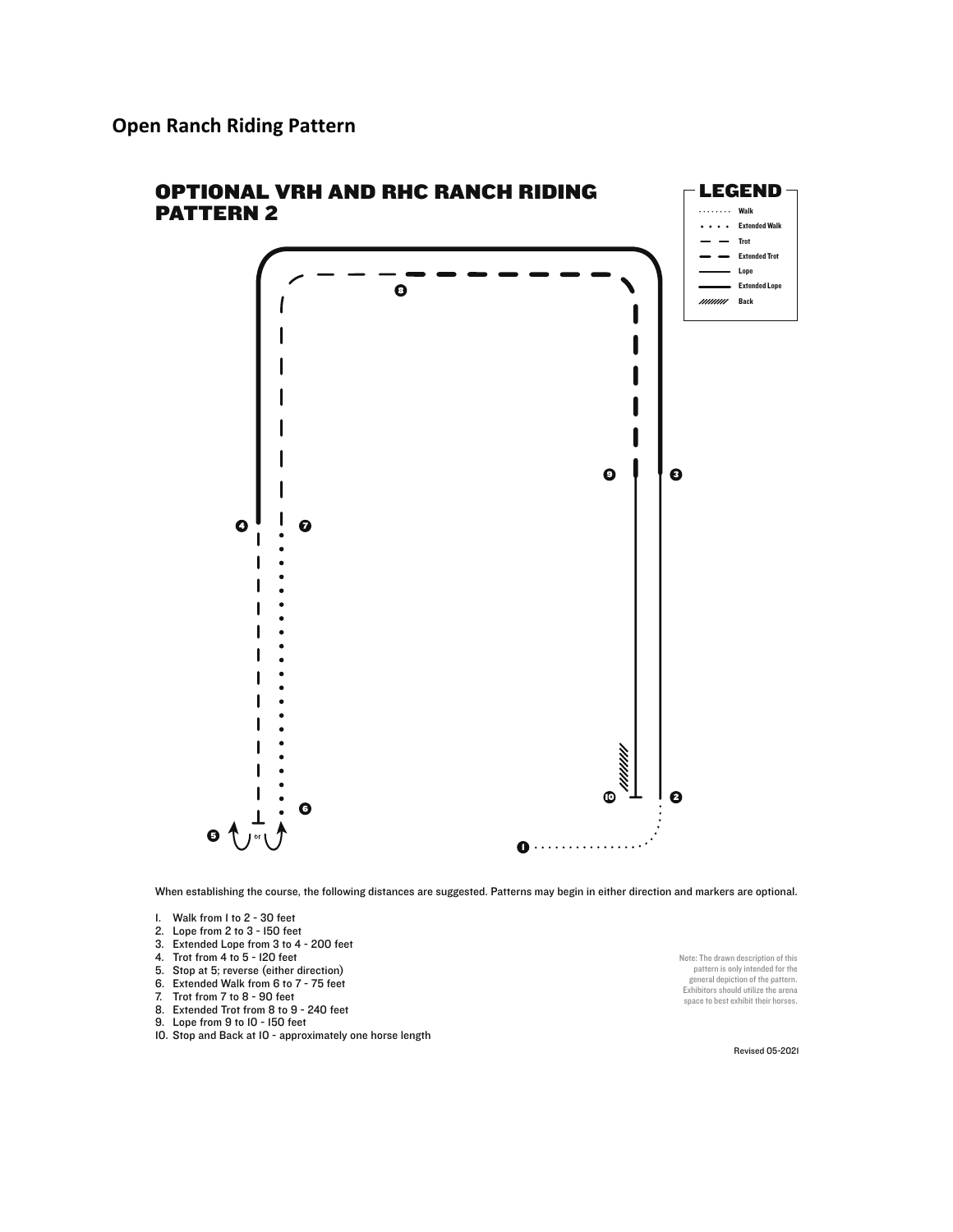

When establishing the course, the following distances are suggested. Patterns may begin in either direction and markers are optional.

- 1. Walk from 1 to 2 30 feet
- 2. Trot from 2 3 120 feet
- 3. Extended Trot from 3 to 4 240 feet
- 4. Lope from 4 to 5 150 feet
- 5. Extended the lope from 5 to 6 (collect lope before stopping) 200 feet
- 6. Stop at 6; reverse (either direction)
- 7. Trot from 7 to 8 120 feet
- 8. Lope from 8 until even with 9; turn towards middle of arena and continue loping to 9 - 150 feet
- 9. Walk from 9 to 10 30 feet
- 10. Stop and back at 10 approximately one horse length

Note: The drawn description of this pattern is only intended for the general depiction of the pattern. Exhibitors should utilize the arena space to best exhibit their horses.

Revised 05-2021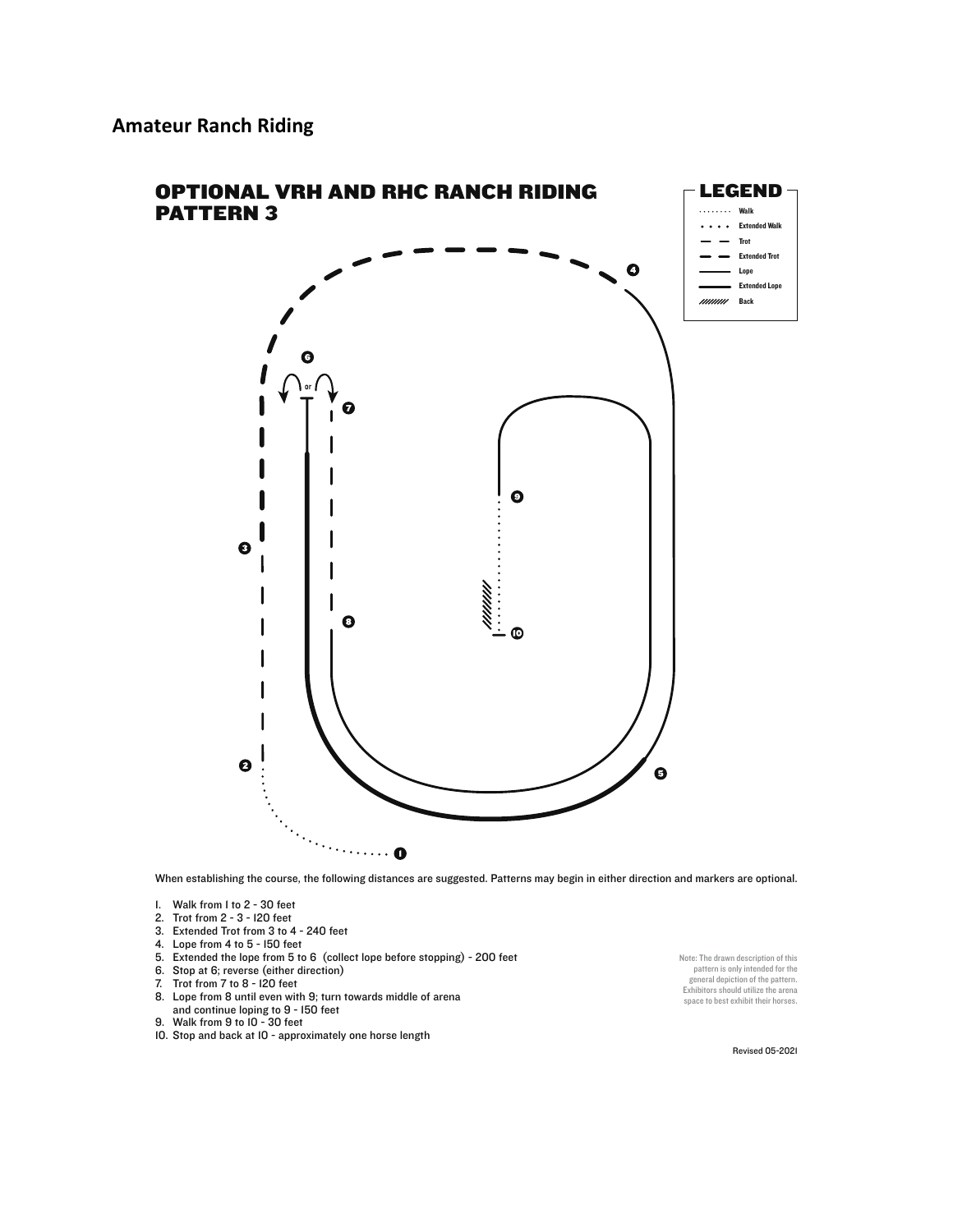

When establishing the course, the following distances are suggested. Patterns may begin in either direction and markers are optional.

- 1. Extended Walk from 1 to 2 75 feet
- 2. Trot from 2 to 3 120 feet
- 3. Extended Trot from 3 to 4 240 feet
- 4. Lope from 4 to 5 150 feet
- 5. Stop at 5; reverse (either direction)
- 6. Walk from 6 to 7 30 feet
- 7. Lope from 7 to 8 150 feet
- 8. Extended Lope from 8 to 9 200 feet
- 9. Trot from 9 to 10 90 feet
- 10. Stop and Back at 10 approximately one horse length

Note: The drawn description of this pattern is only intended for the general depiction of the pattern. Exhibitors should utilize the arena space to best exhibit their horses.

Revised 05-2021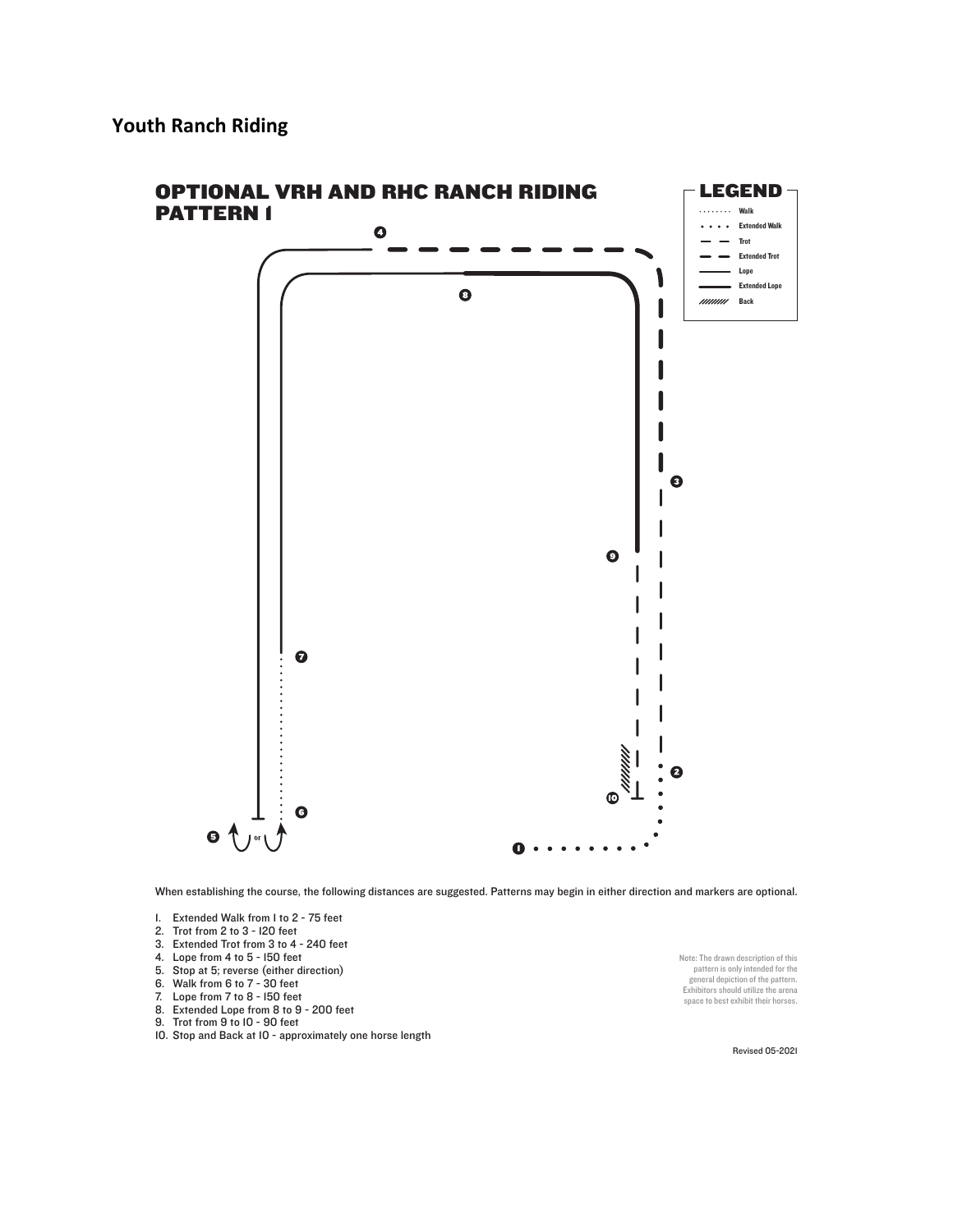

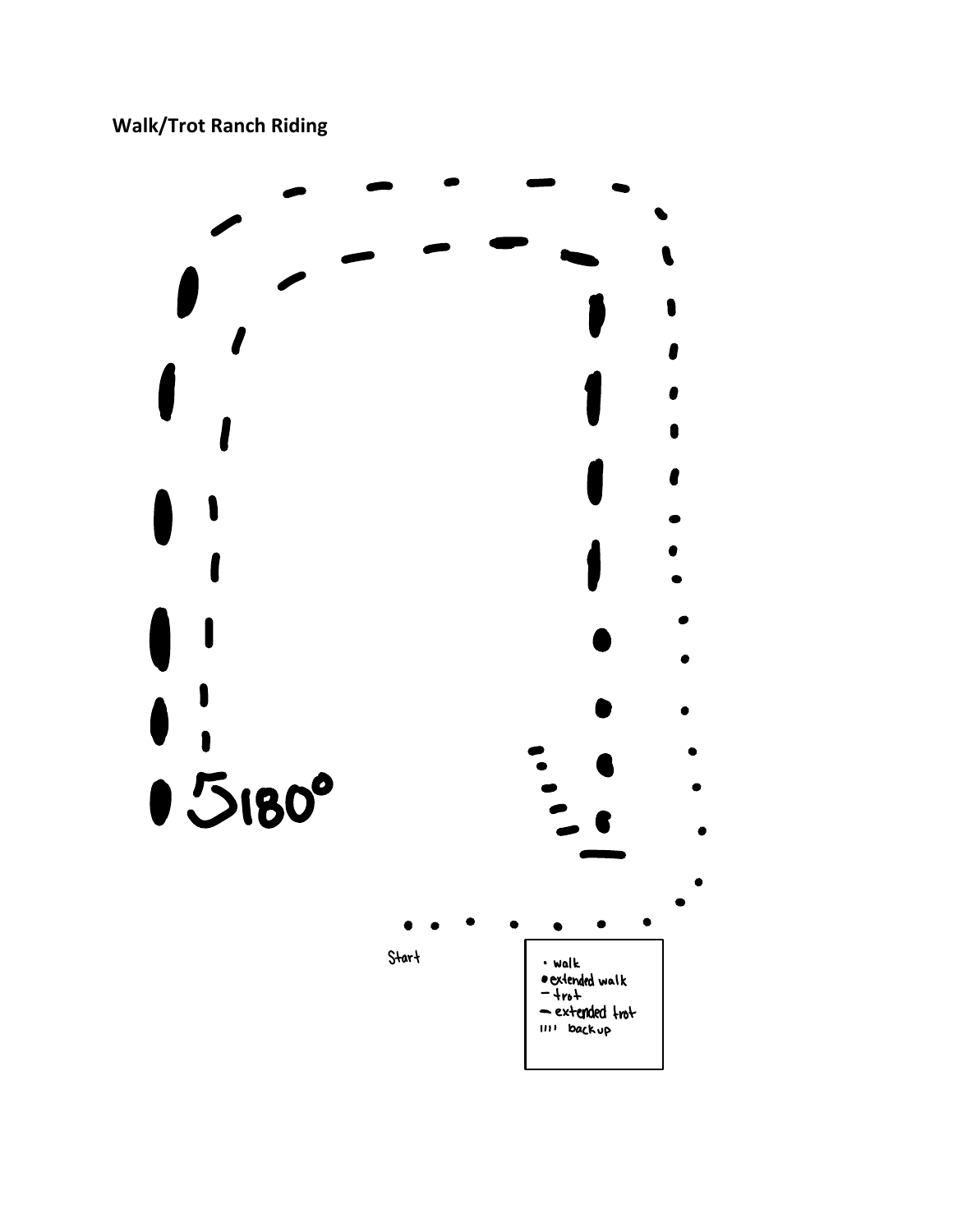

Mandatory Marker along Fence or Wall: The judge shall indicate with markers on arena fence or wall the center of pattern. Judge shall also place markers on fence or wall at least 50' from each end of the arena.

Ride pattern as follows: Trot to center of arena and stop or walk before departure. Start pattern facing toward judge.

- 1. Beginning on right lead, complete three circles to the right the first two large and fast; the third one small and slow. Change leads at center of arena.
- 2. Complete three circles to the left the first two large and fast; the third one small and slow. Change leads at center of arena.
- 3. Begin a large circle to the right, but do not close this circle. Run down center of arena, past the end marker, and do a sliding stop.
- 4. Complete 3 1/2 spins to the right.
- 5. Run up center of arena to the opposite end, past the end marker, do a sliding stop.
- 6. Complete 3 1/2 spins to the left.
- 7. Run back to the middle of the arena, past the center marker, and do a sliding stop. Back up at least 10 feet. Hesitate to show completion of pattern.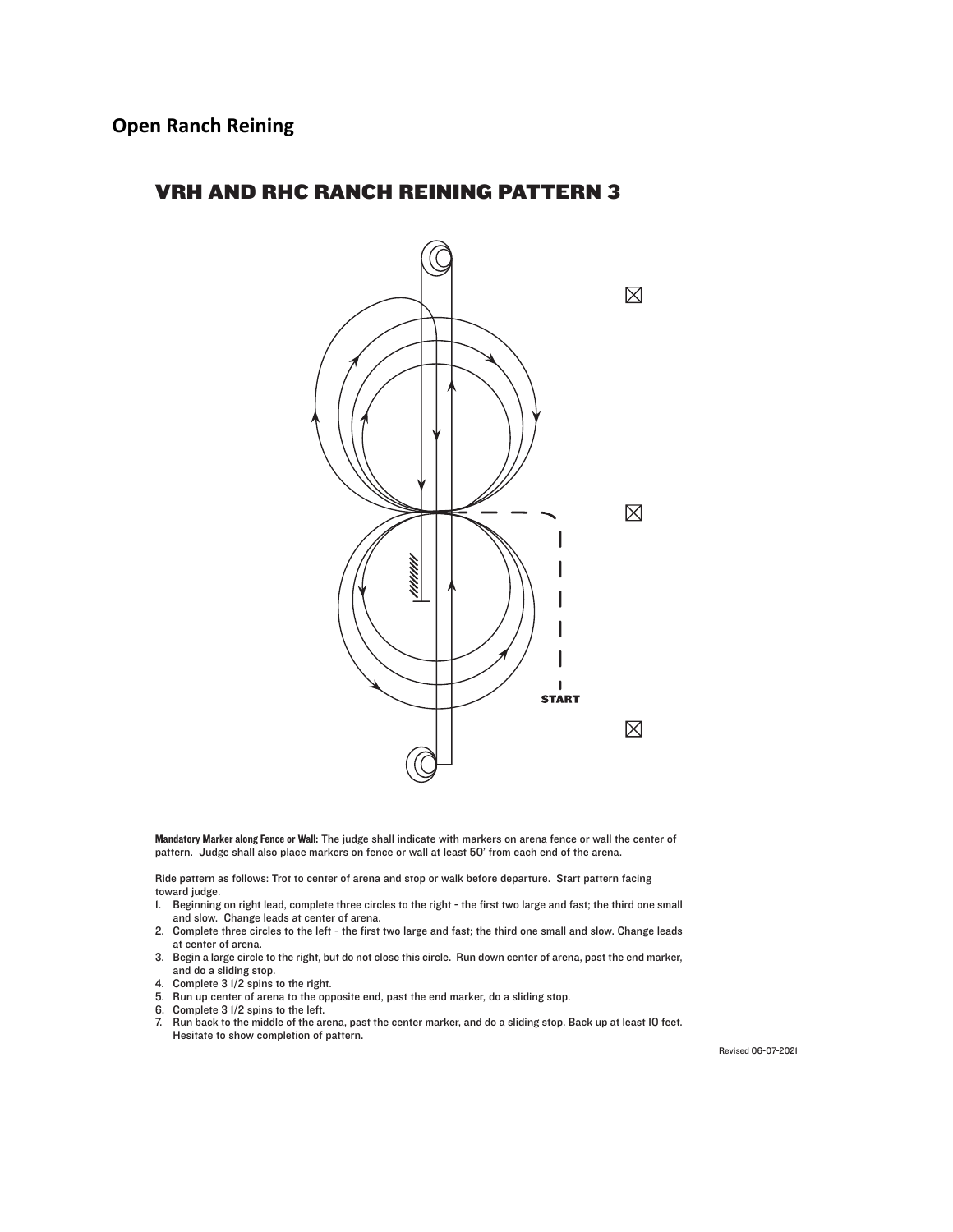

Mandatory Marker along Fence or Wall: The judge shall indicate with markers on arena fence or wall the center of pattern. Judge shall also end place markers on fence or wall at least 50' from each end of the arena.

Ride pattern as follows:

- 1. Run up center of arena past the end marker and do a sliding stop.
- 2. Complete 3 1/2 spins to the left.
- 3. Run down to opposite end of arena, past the end marker and do a sliding stop.
- 4. Complete 3 1/2 spins to the right.
- 5. Run past the center marker and do a sliding stop. Back at least 10 feet. Complete 1/4 turn to the left; hesitate.
- 6. Beginning on right lead, complete two circles to the right the first one small and slow, the second one large and fast. Change leads at center of arena.
- 7. Complete two circles to the left the first one small and slow, the second one large and fast. Change leads at center of arena.
- 8. Begin a large circle to the right but do not close this circle. Run down the right side of the arena, past the center marker and do a sliding stop at least 20 feet from the fence. Hesitate to show completion of pattern.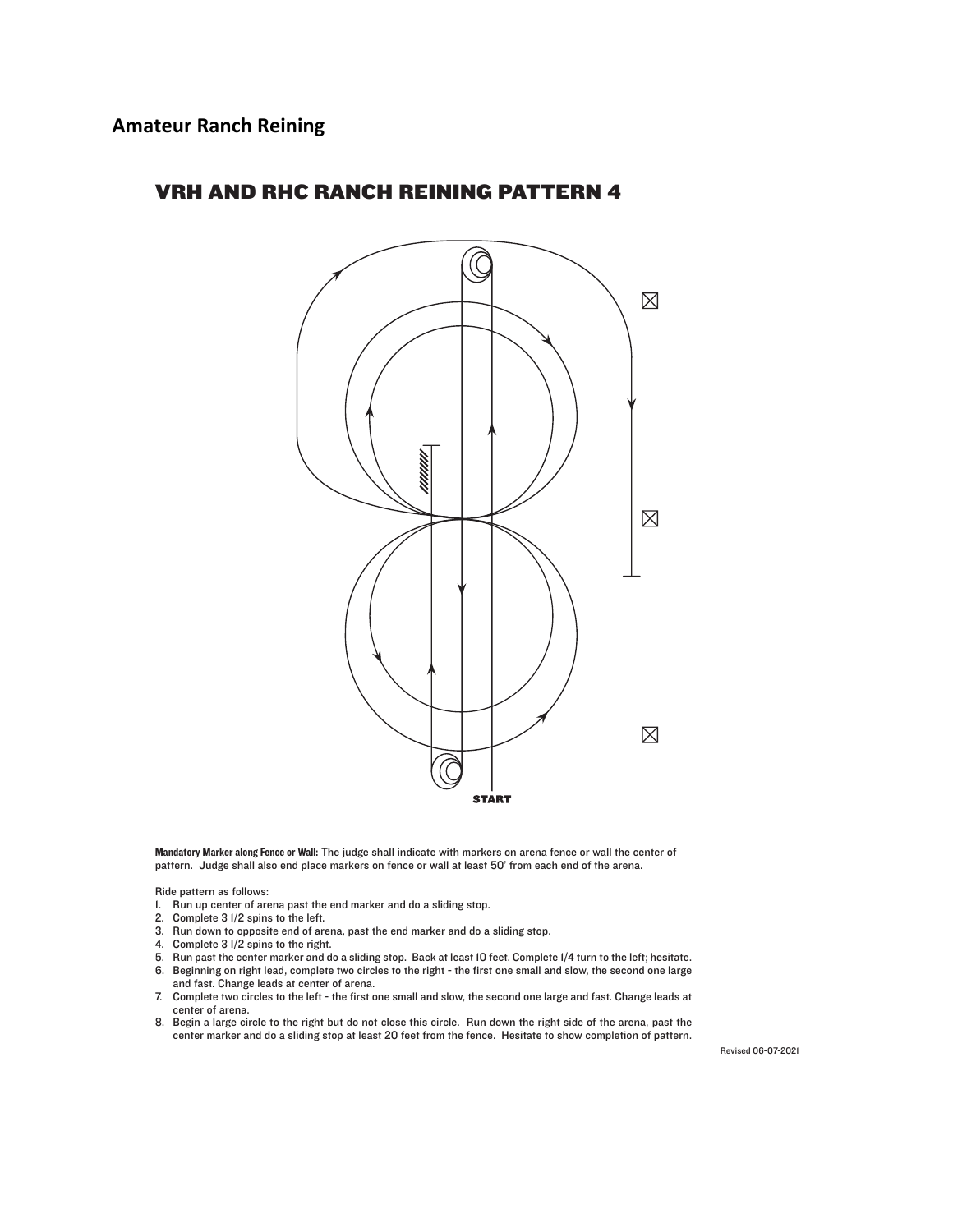

Mandatory Marker along Fence or Wall: The judge shall indicate with markers on arena wall or fence the center of pattern. Judge shall also place markers on fence or wall at least 50' from each end of the arena.

Ride pattern as follows: Trot to center of arena and stop or walk before departure. Start pattern facing toward judge.

- 1. Beginning on left lead, complete two circles to the left the first one large and fast, the second one small and slow. Change leads at center of arena.
- 2. Complete two circles to the right the first one large and fast, the second one small and slow. Change leads at center of arena.
- 3. Begin a circle to the left, but do not close this circle. Continuing around the end of arena, run up the center, past end marker, and do a sliding stop.
- 4. Complete 3 1/2 spins to the left.
- 5. Run down to other end of arena, past the end marker, and do a sliding stop.
- 6. Complete 3 1/2 spins to the right.
- 7. Run past the center marker and do a sliding stop. Back at least 10 feet. Hesitate to show completion pattern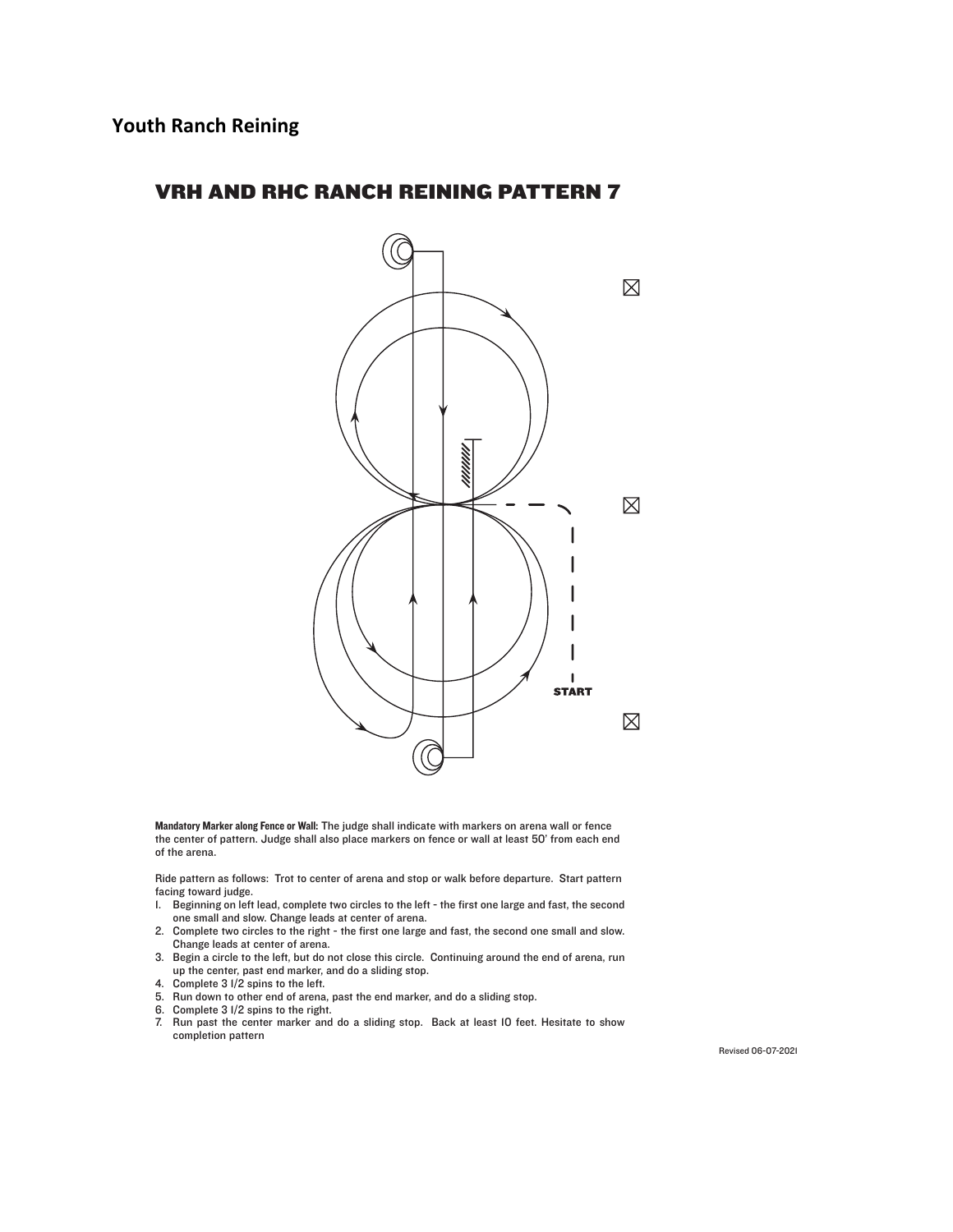

Mandatory Marker along Fence or Wall: The judge shall indicate with markers on arena wall or fence the center of pattern. Judge shall also place markers on fence or wall at least 50' from each end of the arena.

Ride pattern as follows: Trot to center of arena and stop or walk before departure. Start pattern facing toward judge.

- 1. Beginning on right lead, lope one circle to the right. Change leads at center of arena.
- 2. Complete one circle to the left. Change leads at center of arena.
- 3. Begin a circle to the right, but do not close this circle. Run down center of arena, past the end marker, and do a sliding stop.
- 4. Complete 3 1/2 spins to the right.
- 5. Run up to other end of arena, past the end marker, do a sliding stop.
- 6. Complete 3 1/2 spins to the left.
- 7. Run past the center marker and do a sliding stop. Back at least 10 feet. Hesitate to show completion pattern.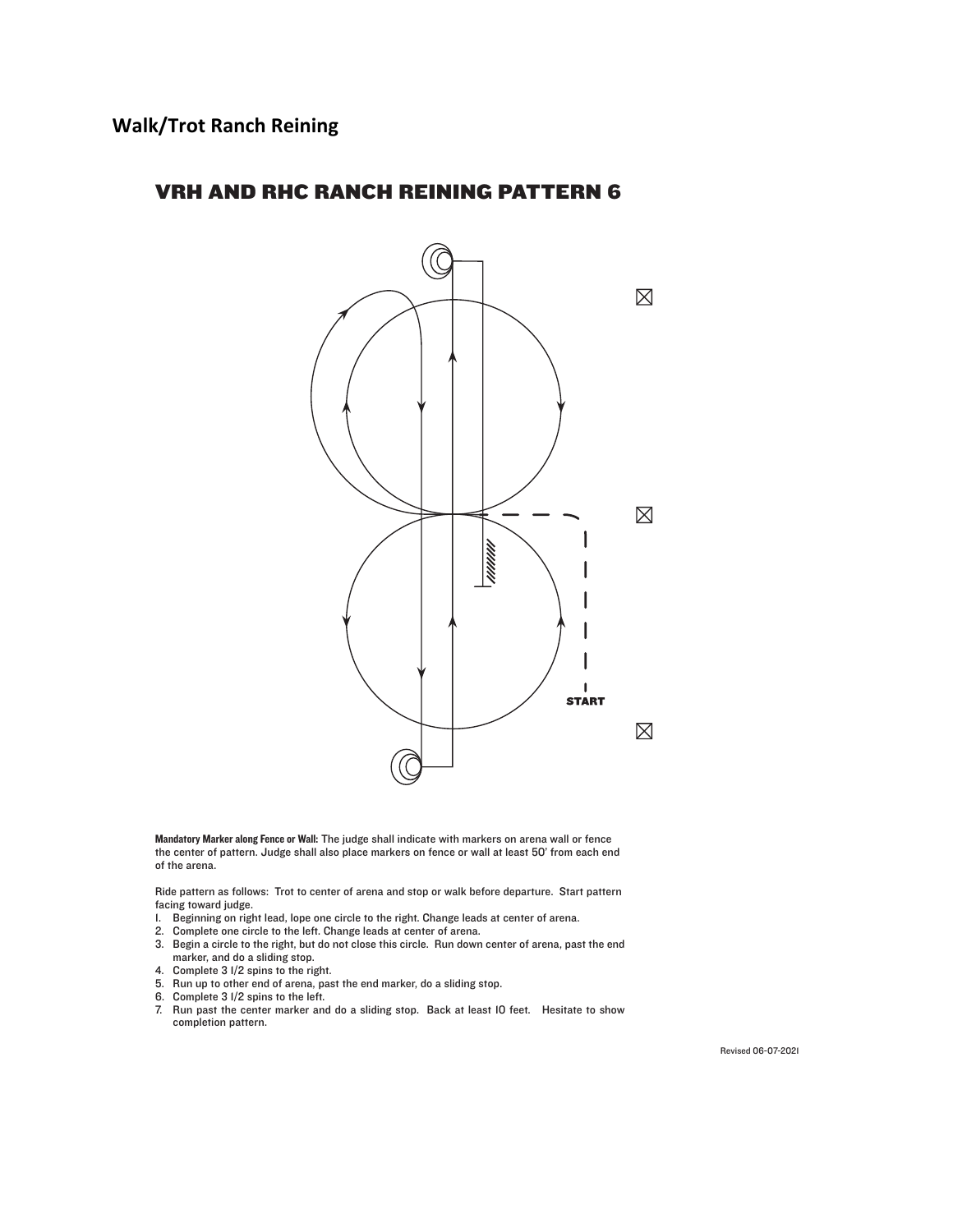# **Open/Amateur Ranch Trail**



- 1. Enter through the gate
- 2. Trot over logs and to mailbox
- 3. Remove and replace the magazine from the mailbox
- 4. Lope left lead to bridge walk over bridge
- 5. Walk into chute, back out the L and walk back through to the slicker
- 6. Pickup slicker and side pass to the wall and drop the slicker off
- 7. Walk to log drag, drag log
- 8. Walk to ground tie, ground tie, move haybale and walk around horse
- 9. Trot out in hand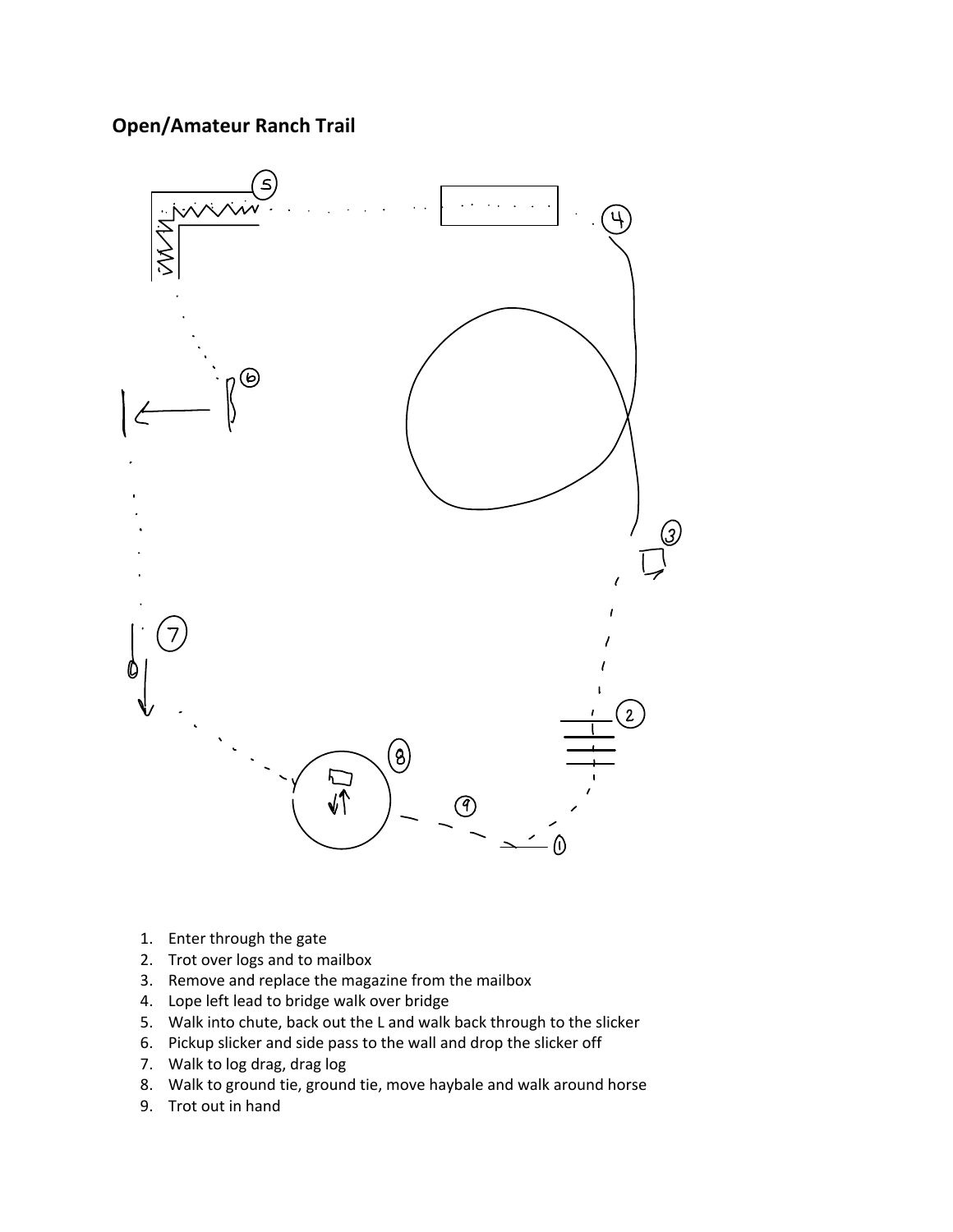**Youth/Walk Trot Ranch Trail**



- 1. Enter through the gate
- 2. Trot over logs and to mailbox
- 3. Remove and replace the magazine from the mailbox
- 4. Lope left lead to bridge walk over bridge
- 5. Walk into chute, back out straight and walk back through to the slicker